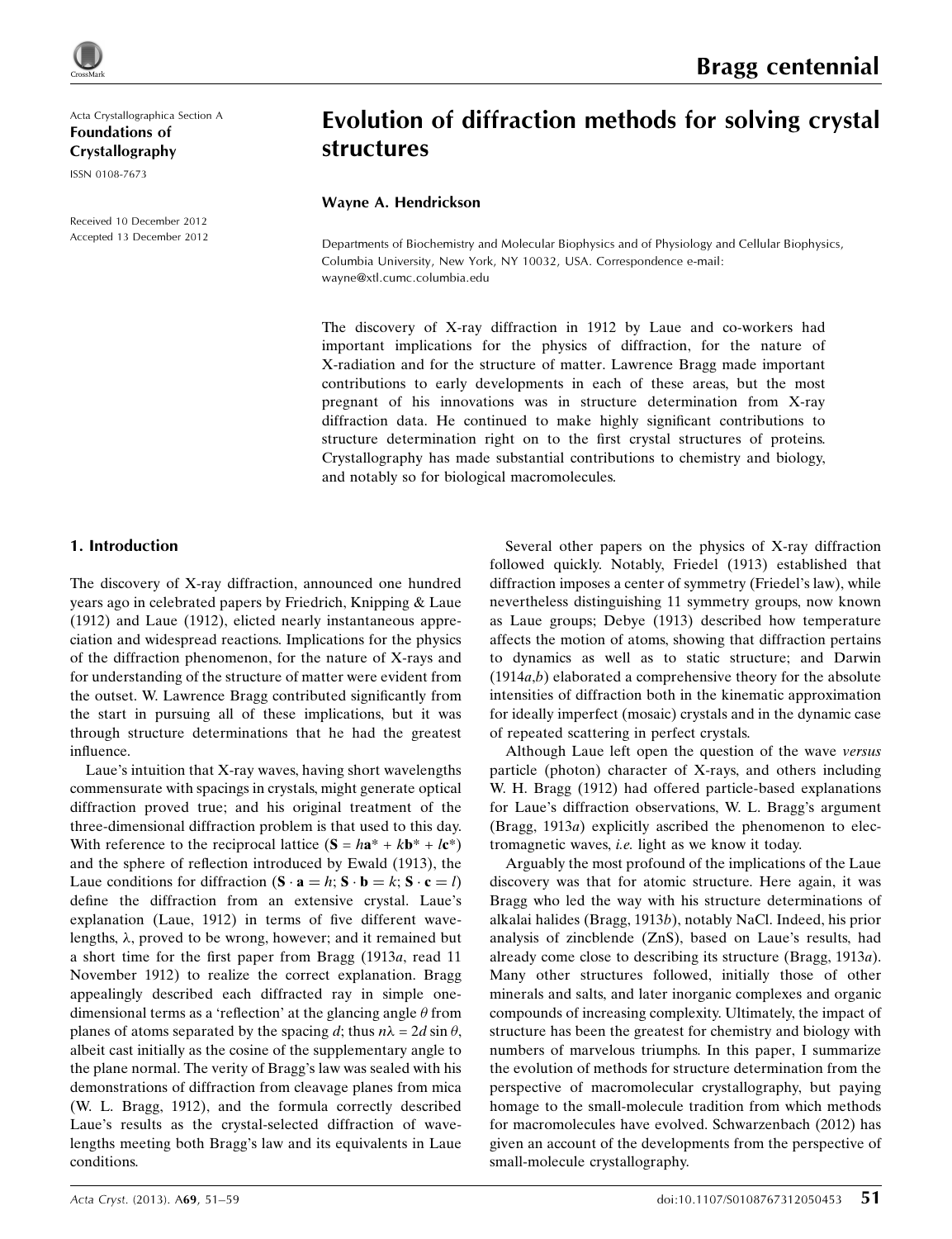## 2. Early approaches to structure determination

Bragg's approach to crystal structure determination for the series of alkalai halides (Bragg, 1913a) was based on considerations of symmetry in the diffracting space lattices and the scattering strengths of the differing atoms (which he provisionally equated to atomic weight rather than electron count), and on unit-cell distances, which he cleverly calibrated by determining the X-ray wavelength (here 1.10  $\dot{A}$  from Pt  $L\beta$ ) from knowledge of molecular weight and crystal density. He considered rocksalt (NaCl) as the most interesting, needing two interpenetrating face-centered cubic arrays to explain its pattern of intensities, more complicated than that from KCl, where the two ions scatter equally, and those from KBr and KI, where the halide ion dominates. His father and he similarly determined the structure of diamond (Bragg & Bragg, 1913); and, using his father's X-ray spectrometer, he soon afterwards solved the structures of several other salts and minerals (Bragg, 1914), including zincblende (ZnS), fluorspar (CaF<sub>2</sub>), iron pyrite  $(F \in S_2)$  and calcite  $(CaCO_3)$ . Whereas other early structures had all atomic positions fixed by symmetry, the sulfur atoms of pyrite and the oxygen atoms of calcite each depend on one free parameter, which Bragg determined by the comparison of observed intensity patterns with ones calculated from alternative models. A portion of Bragg's perceptive analysis for iron pyrite is illustrated in Fig. 1. This approach came to be known as trial-and-error.

Other early structure determinations also used the trialand-error method, often employing algebraic or graphical methods to solve for variable parameters; however, such approaches became less tenable as the number of free parameters increased. On the other hand, once a structure that matched the measured diffraction data could be found, the

phases (actually signs, since all early structures were centrosymmetric) could be calculated and then Fourier images could be made. The Fourier representation of X-ray diffraction results was anticipated by W. H. Bragg (1915), but without practical elaboration. Others had made such calculations along one-dimensional lines of projection, but it was W. L. Bragg who first implemented Fourier analysis in twodimensional projection, producing stunning images (Bragg, 1929; Fig. 2a). For this development, Bragg used the structure of diopside  $[CaMg(SiO<sub>3</sub>)<sub>2</sub>]$ , dependent on 14 atomic parameters determined in the earlier structure determination (Warren & Bragg, 1928). For these calculations, he adopted a Fourier formulation by Ewald (1921).

Fourier analysis opened up many new avenues for structure determination, and prominent among these was the Patterson function (Patterson, 1934, 1935), which provided the means for comprehensive visualization of structural implications from diffraction patterns without prior assumptions or phase evaluations. Importantly for practical use, Harker (1936) realized that specific parameters could be read out from selected sections of three-dimensional Patterson functions. Many other developments ensued, and Patterson methods played a major role in small-molecule crystallography for many years, often accompanied by iterative Fourier analyses to complete partial structural interpretations.

The phase problem brought into light by Fourier analysis also opened up new, and ultimately more powerful, approaches to structure determination. An early glimpse of this prospect came in studies of the alums  $[KAI(SO<sub>4</sub>)<sub>2</sub>$  hydrate and its analogs]. Cork (1927) showed that isomorphic series could be formed with NH4, K, Rb or Tl substituting for Mg or with Cr substituting for Al; and Beevers & Lipson (1935) showed that Se could substitute isomorphously for S. Actual imple-



#### Figure 1

Bragg's solution of the structure of iron pyrite. (a) Front half of the face-centered cubic structure of iron pyrite. (b) Projection of the iron pyrite structure into the (100) face. (c) Alignment of Fe and S positions as projected into the (100) face. (d) Analysis of the sulfur position by spectral analysis of  $I(hhh)$ intensities. Comparison of calculated and observed ratios of intensitites (right) for the (hhh) reflections identified on the left. Similar comparisons were made for the  $I(h00)$  and  $I(hh0)$  spectral orders. Parts  $(a)$ ,  $(b)$  and  $(c)$  are adapted from Figs. 4 A and B of Bragg (1914), and the right-hand part of  $(d)$  was excised from the text (p. 484).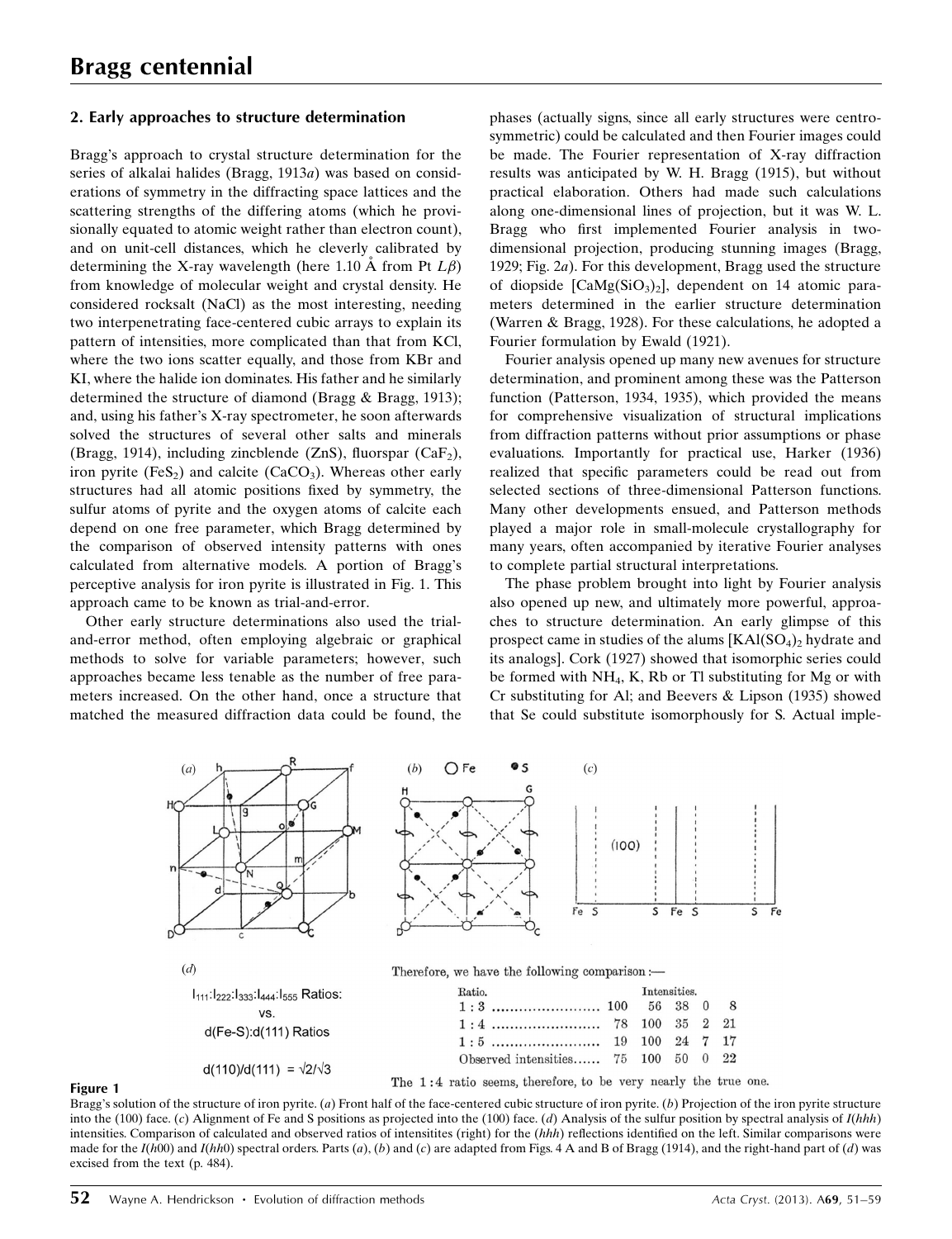

### Figure 2

Electron-density distributions computed by Fourier synthesis. (a) Projection into the (001) direction of diopside  $[CaMg(SiO<sub>3</sub>)<sub>2</sub>]$ , adapted and annotated from Fig. 3A of Bragg (1929). (b) Projection into the (010) direction of platinum phthalocyanine, reproduced from Fig. 1 of Robertson & Woodward (1940).

mentation of isomorphous replacement in phase determination awaited work by Robertson (1936) on phthalocyanines, however. By comparing diffraction patterns from metal-free and the nickel-complexed phthalocyanine, and deducing that the metal site is at the cell origin, Robertson was able to detemine signs for apo phthalocyanine in projection and Robertson & Woodward (1937) did so as well for nickel phthalocyanine. In this latter study, it was already noted that nickel dominated in the phasing such that most signs were positive. This suggested that phases from heavy metals might approximate those from the whole structure, and the effectiveness of this heavy-atom method was demonstrated influentially in the structure of platinum phthalocyanine (Robertson & Woodward, 1940; Fig. 2b). With respect to isomorphous replacement, a critical development was the extension to non-centrosymmetric structures, which came in a series of studies by Bijvoet et al. (1948, 1949) that culminated in the crystal structure of strychnine (Bokhoven et al., 1951) based on the substitution of sulfate by selenate. With these developments of heavy-atom methods, the path to determination of arbitrarily complex structures was set.

As structure determinations moved to focus on the phase problem and Fourier analysis, attention to mathematical approaches also increased. It was evident that the number of diffraction observations from a typical crystal often greatly exceeds the number of variable parameters, whereby the system of intensity equations should specify the variables, albeit in a manner frustrated by non-linearity. Similarly, this recognized overdetermination motivated the expectation of relations among the structure factors, i.e. phase relationships. Notable among the early mathematical developments were the inequalities of Harker & Kasper (1948) based on algebraic conditions, the determinants of Karle & Hauptman (1950) based on the constraint of positivity, and Sayre's equation (Sayre, 1952) based on the condition of atomicity. With recognition of implications from probability (Hauptman & Karle, 1953; Karle & Hauptman, 1956), the triplet relationship that  $\varphi(\mathbf{h}) \simeq \varphi(\mathbf{k}) + \varphi(\mathbf{h} - \mathbf{k})$  was seen to be central to effective phase determination. Here  $h(hkl)$  is a reciprocal-lattice vector and the relationship holds provided that the associated structure-factor amplitudes  $|F(\mathbf{h})|, |F(\mathbf{k})|$  and  $|F(\mathbf{h} - \mathbf{k})|$  are sufficiently strong. Computer implementations of resulting direct methods came to dominate in small-molecule crystallography.

In parallel with these later developments, an appreciation for the potential of anomalous scattering in structural analysis also emerged. Bijvoet (1949) suggested that anomalousscattering effects could be used in phase determination, and with co-workers he used such effects in a ground-breaking determination of the absolute configuration of tartaric acid; using a crystal of Na Rb tartrate and radiation above the Rb absorption edge, he tested for deviations  $[|F(\mathbf{h})| \neq |F(-\mathbf{h})|]$ from Friedel's law (Bijvoet et al., 1951). Various formulations and experimental tests of anomalous scattering for phase determination followed (Okaya et al., 1955; Okaya & Pepinsky, 1956; Ramachandran & Raman, 1956; Ramaseshan & Venkatesan, 1957); however, substantial impact on structure analysis did not emerge until much later.

## 3. Diffraction-constrained model building

Just as Lawrence Bragg combined understanding of atomic principles with constraints from diffraction to solve the first structures of salts and minerals, so too were some of the earliest and most influential of structures for biological macromolecules devised by model building constrained by diffraction experiments. Having learned detailed atomic parameters from crystal structures of amino acids and dipeptides and knowing of Astbury's classifications of  $\alpha$ - and  $\beta$ proteins based on fiber diffraction (Astbury & Street, 1932), Pauling and co-workers used first principles of hydrogen bonding to discover the structures of the  $\alpha$ -helix (Pauling *et al.*, 1951) and of  $\beta$ -pleated sheets (Pauling & Corey, 1951). Realizing that Pauling's model of the  $\alpha$ -helix made better sense than the helical structures he had built with Bragg and Kendrew (Bragg et al., 1950), Perutz verified the Pauling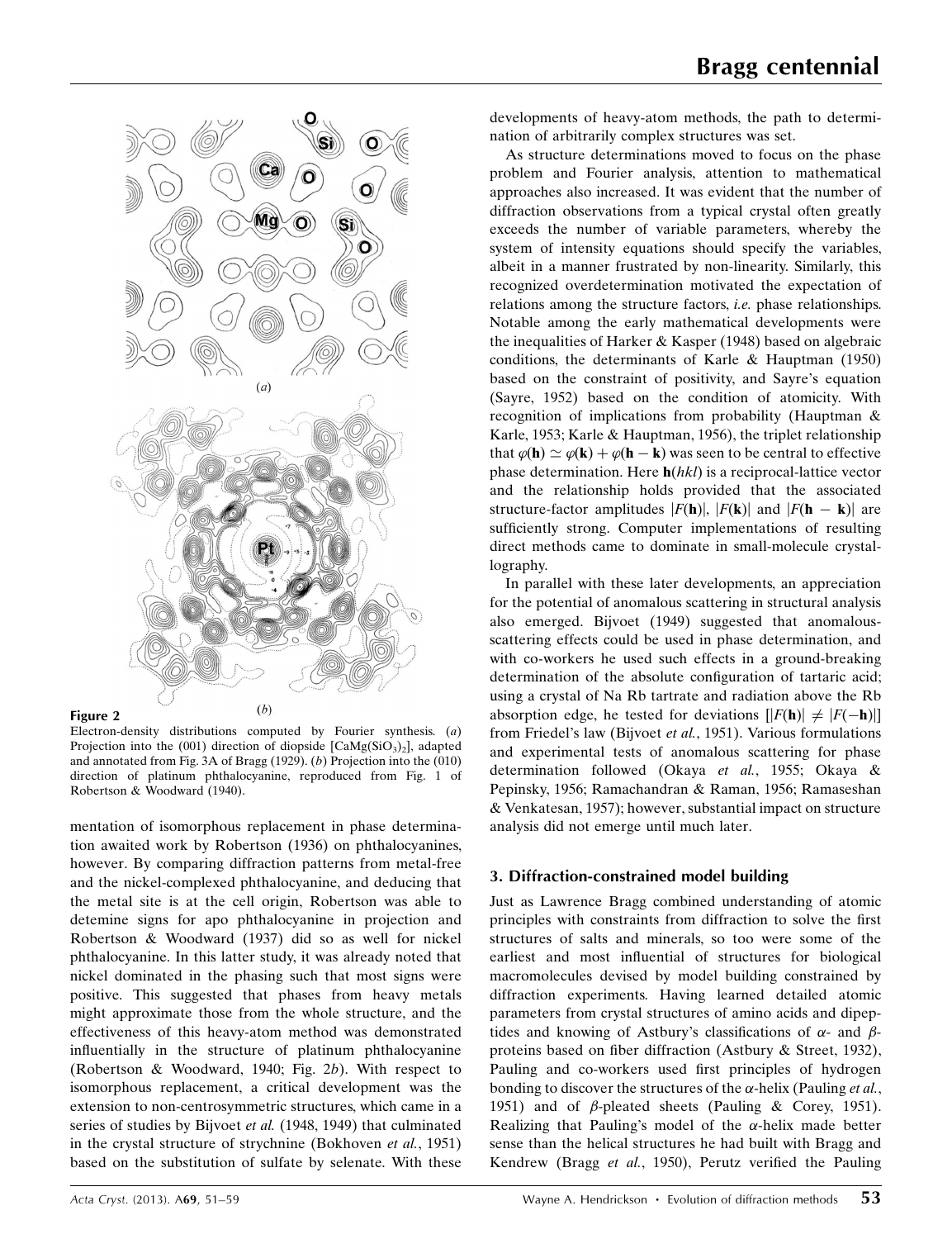model by inclining fibers of poly  $\gamma$ -benzyl-L-glutamate and  $\alpha$ -keratin (horse hair) until the axial reflection expected from the 1.5  $\AA$ /residue repeat would fall on Ewald's sphere (Perutz, 1951). Pauling had ignored the mismatch of the strong 5.15  $\AA$ axial reflection from keratin-family fibers (Astbury & Street, 1932) with the 5.4  $\AA$ /turn on an  $\alpha$ -helix. Crick, on the other hand, chose to explain the discrepancy. Accepting that the  $\alpha$ -helix must be true, he inclined helices by 18° and twisted them about the fiber axis with knobs-into-holes packing (Crick, 1952); thereby, he also invented what we now know to be a highly prevalent folding pattern for proteins. Then, in a most marvelous stroke of genious and insight, Watson & Crick (1953) discovered the double-helical structure of DNA, taking advantage of Franklin's observation of a  $3.4 \text{ Å}$  axial repeat in DNA fibers (Franklin & Gosling, 1953).

## 4. Biological macromolecules and the small-molecule tradition

Although significant elements of proteins and nucleic acids may have regularly repeating structures, as was modeled by Pauling and co-workers for the  $\alpha$ -helices and  $\beta$ -pleated sheets of proteins and by Watson and Crick for B-form DNA, biological macromolecules are in general far too asymmetric and complicated for structure analysis by model-building approaches. The richness of diffraction patterns from protein crystals demonstrated that such X-ray data should suffice to specify the three-dimensional structure (Bernal & Crowfoot, 1934); however, structure determination clearly would require the measurement of intensites for complete diffraction patterns, not just for projection data, and also the evaluation of general phases, not just signs as for centrosymmetric structures. The heavy-atom method was having success with quite large structures, such as in Hodgkin's structural analysis of vitamin  $B_{12}$  (Hodgkin *et al.*, 1956), and direct methods came to solve large all-light-atom structures,  $e.g.$   $\alpha$ -amanitin (Karle et al., 1973); however, even small proteins are an order of magnitude larger than these. It was not initially clear that isomorphous replacement would be powerful enough either, but ultimately this proved successful for hemoglobin, first for a centrosymmetric projection (Green et al., 1954) and then for a non-centrosymmetric projection (Blow, 1958) where three heavy-atom derivatives were used. The full three-dimensional structure of myoglobin, first at  $6 \text{ Å}$  resolution (Kendrew *et al.*, 1958) and later at 2 Å resolution (Kendrew et al., 1960) made it clear that protein structures could be solved by the method of multiple isomorphous replacement (MIR), and ultimately the structure of hemoglobin also succumbed into a structure in three dimensions at 2.8  $\AA$  resolution (Perutz *et al.*, 1968).

Macromolecular crystallography has borrowed much more than isomorphous replacement from the small-molecule tradition. While Patterson functions of macromolecules are too complex to be solved,  $(\Delta F)^2$ -difference Pattersons gave excellent approximations for solving the substructures of heavy atoms needed for the isomorphous-replacement method. Later, direct methods were adapted to this role, again using difference coefficients. While the heavy-atom method itself is usually inapplicable to macromolecules, it is the essence of the molecular replacement method, which has become a mainstay. Fourier series are commonly used iteratively, just as for earlier small molecules, to improve on partial models fitted to initial maps. While anomalous scattering played a limited role for small molecules, it came to provide powerfully complementary information to augment MIR phasing into MIR with anomalous scattering (MIRAS) and to resolve ambiguities from single isomorphous replacement (SIR) as the SIRAS method (Blow & Rossmann, 1961; Herriott et al., 1970). These and other adaptations from the small-molecule tradition required many improvements and innovations. Importantly, the combination of phase information from multiple sources was optimized by the development of phase probability distributions (Blow & Crick, 1959; Hendrickson & Lattman, 1970). All said, a process emerged with considerable maturity as recorded by Blundell & Johnson (1976) in the first text on protein crystallography. By this time, holdings of the Protein Data Bank (PDB; Berman et al., 2000) had reached 76 deposits (15 October 1976) and some other structures had not been deposited. Only 13 PDB deposits from 1976 remain today; others were made obsolete by refined replacements (see below).

## 5. Changing practice in macromolecular crystallography

Maturity did not mean stagnation for macromolecular crystallography. To the contrary, several subsequent innovations went well beyond the small-molecule tradition, and thereby largely transformed the practice of how macromolecular structures are solved from X-ray diffraction. Transformative innovations came in structure refinement, molecular replacement, density modification and anomalous diffraction; moreover, technological advances have synergized to accelerate the changes.

By 1976, most structures were simply presented as a model built by hand to fit the density; with the development of stereochemically restrained refinement (Hendrickson & Konnert, 1980; Konnert & Hendrickson, 1980) and combined X-ray and energy refinement (Brünger, 1991), structures were improved by bringing them into optimal agreement with their diffraction patterns.

With few exceptions, the structures accumulated by 1976 had been determined de novo by MIR or SIR, although some were isomorphous follow-on complexes with relevant ligands. The rotation function (Rossmann & Blow, 1962) had given the possibility to detect structural similarities within or between crystals, and by now structures were accumulating such that an unknown macromolecule of interest might be related to an already known structure and be expected to be similar. The method of molecular replacement, a phase borrowing closely related to that of the heavy-atom method, was innovated to determine unknown structures from knowns or known portions (Lattman et al., 1971; Rossmann, 1972), and this method now dominates as the number of known structures to serve as templates has grown very large.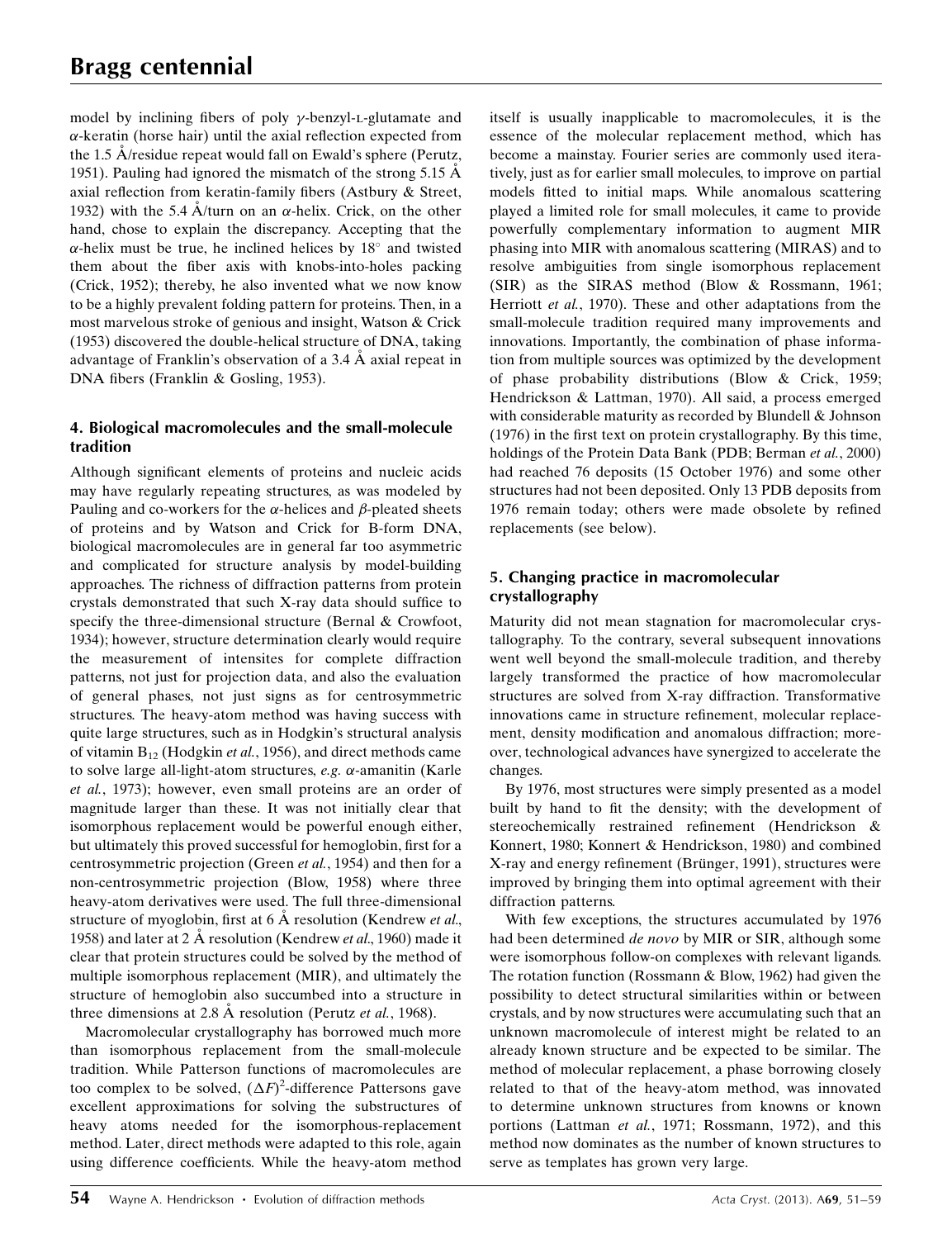

Changing practice in de novo structure determination. Depositor declarations for the method of structure determination were parsed from PDB entries beginning in 1998, the first full year for such recordings. Numbers were normalized into percentages of all de novo determinations in each year, and plotted as histograms as identified by color coding. Multiple declarations (e.g. SAD and MIR or MAD and molecular replacement) were counted for each method, but there were few such instances. The MIR numbers include MIRAS determinations and SIR includes SIRAS; ab initio numbers also include 'direct methods' and related declarations. Results are based on the PDB holdings of 2 October 2012.

That non-crystallographic symmetry had implications for phase evaluation (Rossmann & Blow, 1962) and could be used in phase improvement (Rossmann & Blow, 1963: Crowther, 1967; Bricogne, 1974) was well understood by 1976, but it had not yet played a major role in structure determinations. That soon changed dramatically with molecular averaging used in atomic level structures of viruses (Harrison et al., 1978; Abad-Zapatero et al., 1980) and viral proteins (Champness et al., 1976; Wilson et al., 1981; Varghese et al., 1983). Many macromolecular structures possess symmetry, but all have solvent expanses, and more generalized density-modification methods (Wang, 1985; Cowtan & Main, 1993), which use solvent flattening, histogram matching and related modifications for phase improvement, found broad application. Moreover, automated chain-tracing procedures (Perrakis et al., 1999), which hybridize density modification with structure refinement, do truly automate many macromolecular structure determinations.

Anomalous scattering had figured in many MIR or SIR structures by 1976, as MIRAS or SIRAS, but it was not yet then a prime player. That changed when the structure of crambin was solved from the anomalous scattering of its native sulfur atoms (Hendrickson & Teeter, 1981), which we can see in retrospect as the first application of the method of singlewavelength anomalous diffraction (SAD). Ultimately, with the availability of tunable X-rays from synchrotron sources, practical implementation of the method of multiwavelength anomalous diffraction (MAD) was realized (Kahn et al., 1985; Hendrickson, 1985; Fourme & Hendrickson, 1990; Hendrickson, 1991) and first applied to previously unknown structures shortly afterwards (Guss et al., 1988; Hendrickson et al., 1989). This approach blossomed, fueled importantly by the incorporation of selenomethionine into proteins (Hendrickson et al., 1990). By 2000, MAD had overtaken MIR and SIR combined, and by 2006, with advances in densitymodification procedures (Wang, 1985; Cowtan & Main, 1993) for resolving the phase ambiguity inherent in its singlewavelength counterpart, SAD had overtaken MAD for dominance in de novo structure determination (Fig. 3). Currently, nearly 70% of de novo macromolecular structures are determined by SAD alone; and, whereas in 1996 over 80% were determined by MIR and SIR combined, since 2007 nearly 90% are done by the MAD and SAD alternatives. Recently, through the use of multiple crystals to enhance signal-to-noise for the weak anomalous diffraction from light atoms  $(Z \leq 20)$  in macromolecules, SAD analysis directly from native biological macromolecules appears to be robustly feasible (Liu et al., 2012).

A thorough description of technological advances would go beyond the scope of this review, but it is important to give notice to some of the prime developments. Obviously prominent among these are computer technology, including interactive computer graphics (Jones, 1985), and synchrotron radiation, which was brought to the attention of crystallographers earlier (Rosenbaum et al., 1971) but did not have significant impact until the 1980s. Remarkably, the brightness of X-ray sources has increased even faster than for Moore's law of computing power; and the latest development of X-ray free-electron lasers promises great opportunities in nanocrystallography (Boutet et al., 2012). The remarkable advances in molecular biology that flowed from the structure of DNA have also been crucial for progress in macromolecular crystallography. The benefits for crystallographers include the ready production of recombinant proteins as identified in the complete genomic sequences of many organisms and the facility for easily producing recombinant selenomethionyl proteins for structure analysis and mutant variants to test structure-inspired hypotheses.

## 6. Triumphs of macromolecular crystallography

The fruits of macromolecular crystallography are resplendent by many measures – by the number of structures that have been determined, by the size and complexity of structures that can be analyzed, and by the recognized significance of many of these resulting structures.

The active holdings of the PDB (Berman et al., 2000) as of 4 December 2012 were 86 661 released deposits, of which 88.0% are X-ray crystal structures (http://www.rcsb.org/pdb/). These deposits include 8483 from 2012 alone, a number that already nearly matches the total accumulation through to 1998. Besides these structures of biological macromolecules, the stores of information unleashed by Bragg's development of crystal structure determination include hundreds of thousands of additional structures in the Cambridge Structural Database of organic and metalloorganic compounds (http://www.ccdc.cam.ac.uk/products/csd/), in the Inorganic Crystal Structure Database (http://www.fiz-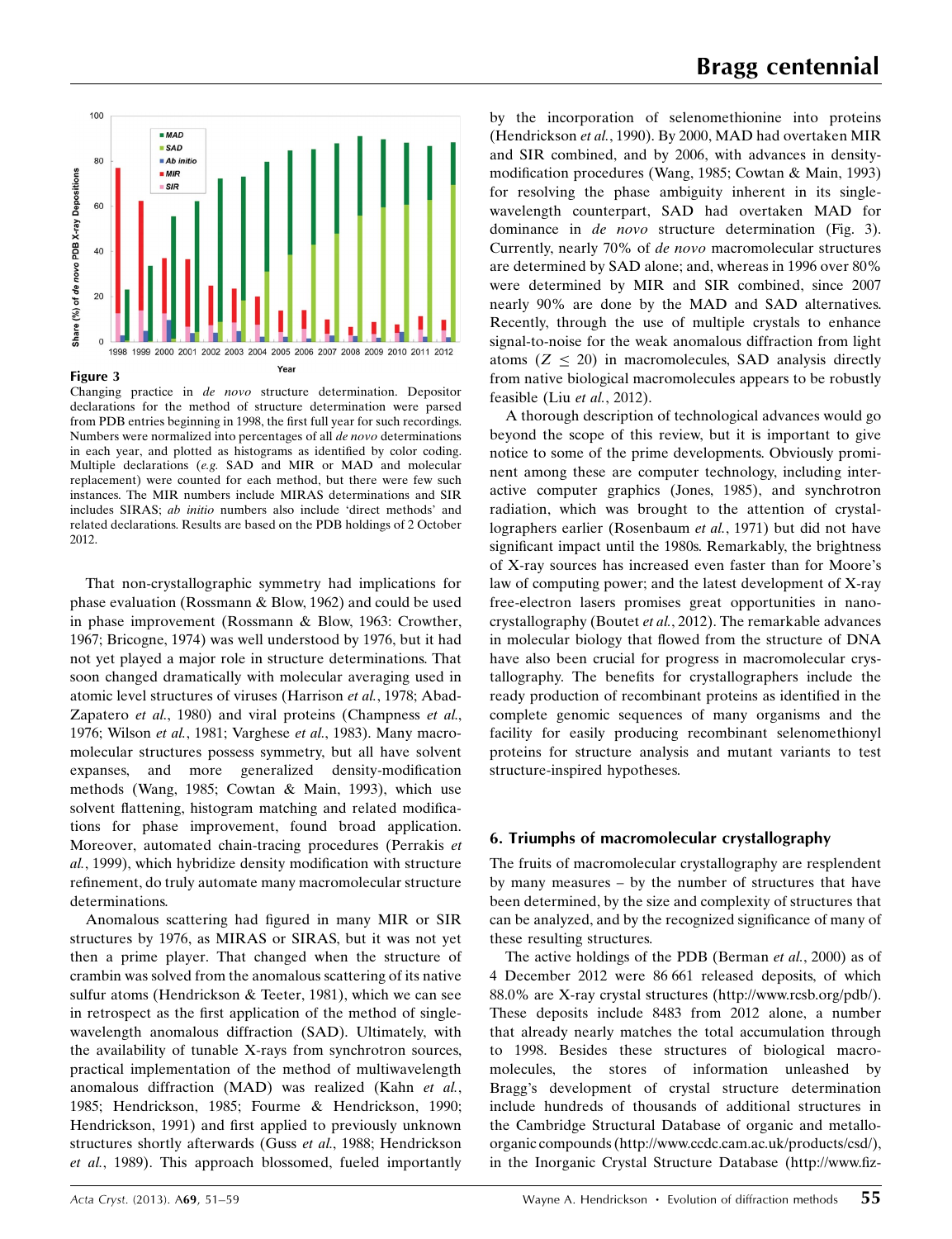# Bragg centennial



#### Figure 4

Progressive increases in the complexity of crystal structures. Scales for linear dimensions are as labeled on associated bars. (a) Rocksalt (NaCl). This is a crystal in space group *Fm*3*m* with lattice constant  $a = 5.640$  Å; thus, its unit-cell volume ( $V_{\text{uc}}$ ) is 180 Å<sup>3</sup> and the volume of the asymmetic unit  $(V_{\text{au}})$  is  $V_{\text{uc}}/192 = 0.93 \text{ Å}^3$ . The image is adapted from Fig. 10 of Bragg (1913b) where A and B may represent Na and Cl, respectively, or vice versa. (b) Crambin. This protein molecule is from a crystal in space group  $P2<sub>1</sub>$  with  $a = 40.96$ , b = 18.65,  $c = 22.52$  Å and  $\beta = 90.77^{\circ}$ ; thus its  $V_{\text{au}} = V_{\text{uc}}/2 = 8601$  Å<sup>3</sup>. The image here was adaped from a drawing made by Irving Geis based on the coordinates of Hendrickson & Teeter (1981). All atoms are shown, including hydrogen atoms. The six sulfur atoms, from which the structure was determined by what is now known as SAD phasing, are in yellow. (c) Complex of a 70S ribosome with an mRNA and three tRNAs. This particle is from a crystal in space group  $P2_12_12_1$  with  $a = 213.3$ ,  $b = 453.0$  and  $c = 631.4$  Å; thus its  $V_{\text{au}} = V_{\text{uc}}/4 = 15252240 \text{ Å}^3$  for the two ribosome particles per asymmetric unit. The image is reproduced from Fig. S1 of Selmer et al. (2006). Reprinted with permission from AAAS. The image shows only the RNA portions from one ribosome (50S bluish, 30S yellowish and tRNAs brown, magenta and dark gray). Phosphate backbones are drawn as ribbons, and ribose and base rings are drawn as colored planes. The 54 ordered protein molecules of this 70S ribosomal structure are omitted from the figure.  $(d)$ Human adenovirus capsid. This virus structure is from a crystal in space group P1 with lattice constants  $a = 854.0, b = 855.2, c = 865.2 \text{ Å}, \alpha = 119.6, \beta = 91.7 \text{ and } \gamma = 118.1^{\circ}$ ; thus its  $V_{\text{au}} = V_{\text{uc}} = 450\,275\,173\,\text{\AA}^3$  for one viral particle. The image is reproduced from Fig. 1A of Reddy et al. (2010). Reprinted with permission from AAAS. It shows a surface rendering viewed down a threefold axis of the icosahedral particle. One of 20 identical facets is circumscribed by the white triangle, which has three of the 12 viral penton proteins at its vertices and 12 of the 240 viral hexon proteins uniquely within its boundaries. The icosahedral asymmetric unit thus comprises one-fifth of a vertex penton (pink) and four hexons (one cyan, one orange, one yellow and one green) plus accessory cement proteins (deep blue, between orange and yellow hexons; magenta, between hexons at four places) and a trimeric fiber (yellow–orange) at each penton base. Other accessory proteins are at the capsid interior and out of view.

karlsruhe.de/icsd\_content.html), and in the CRYSTMET (http://www.tothcanada.com/) database of metals and alloys.

Each structure in the PDB is large, typically comprising several thousand atoms and, with time, ever increasingly intricate molecules and assemblages are being solved. With Fourier-based methods of analysis, the size of structure is limited essentially only by the degree of order that can be achieved and typically not by technical challenges. The increasing complexity of crystal structures is illustrated in Fig. 4, where Bragg's rocksalt structure (Bragg, 1913b) is compared with structures of crambin (Hendrickson & Teeter, 1981), among the smallest of proteins, and two recent large structures, a 70S ribosome– tRNA–mRNA complex (Selmer et al., 2006) and a human adenovirus particle (Reddy et al., 2010). These structures cover a range of linear dimensions of nearly two orders of magnitude, as indicated by scales as shown, and a range of  $5 \times 10^8$  in the volumes of crystallographic asymmetric units, as listed in the figure legend.

With rare exception, each of the thousands of macromolecular structures has provided insights into the biochemical action of these molecules, and oftentimes the clues to biological function have been revolutionary for the associated science. The first atomic level structures of proteins provided insights into the principles of protein structure and chemistry, but from the outset they also had impact on biochemistry and medicine. It is not possible to do justice to the many contributions of crystallography to biology and chemistry in this brief account, and I can only apologize for missing many superb examples, but it would be another injustice not to note some highlights.

The first structures of myoglobin (Kendrew et al., 1960) and hemoglobin (Perutz et al., 1968), and following analyses, gave insights into oxygen transport. Early structures of enzymes, typified by lysozyme (Blake et al., 1965) and chymotrypsin (Matthews et al., 1967), provided clear pictures of the catalytic process, and many enzyme structures followed; nowdays, enzymology is essentially a crystallographic science. Important insights into immune recognition emerged from initial studies on immunoglobulin fragments (Poljak et al., 1973) and a histocompatibility antigen (Bjorkman et al., 1987), and great numbers have followed. Applications to viruses and viral proteins, cited above in connection with molecular averaging, have had many ramifications including membrane fusion and drugs for infectious diseases.

The first membrane protein structure, that of a photosynthetic reaction center (Deisenhofer et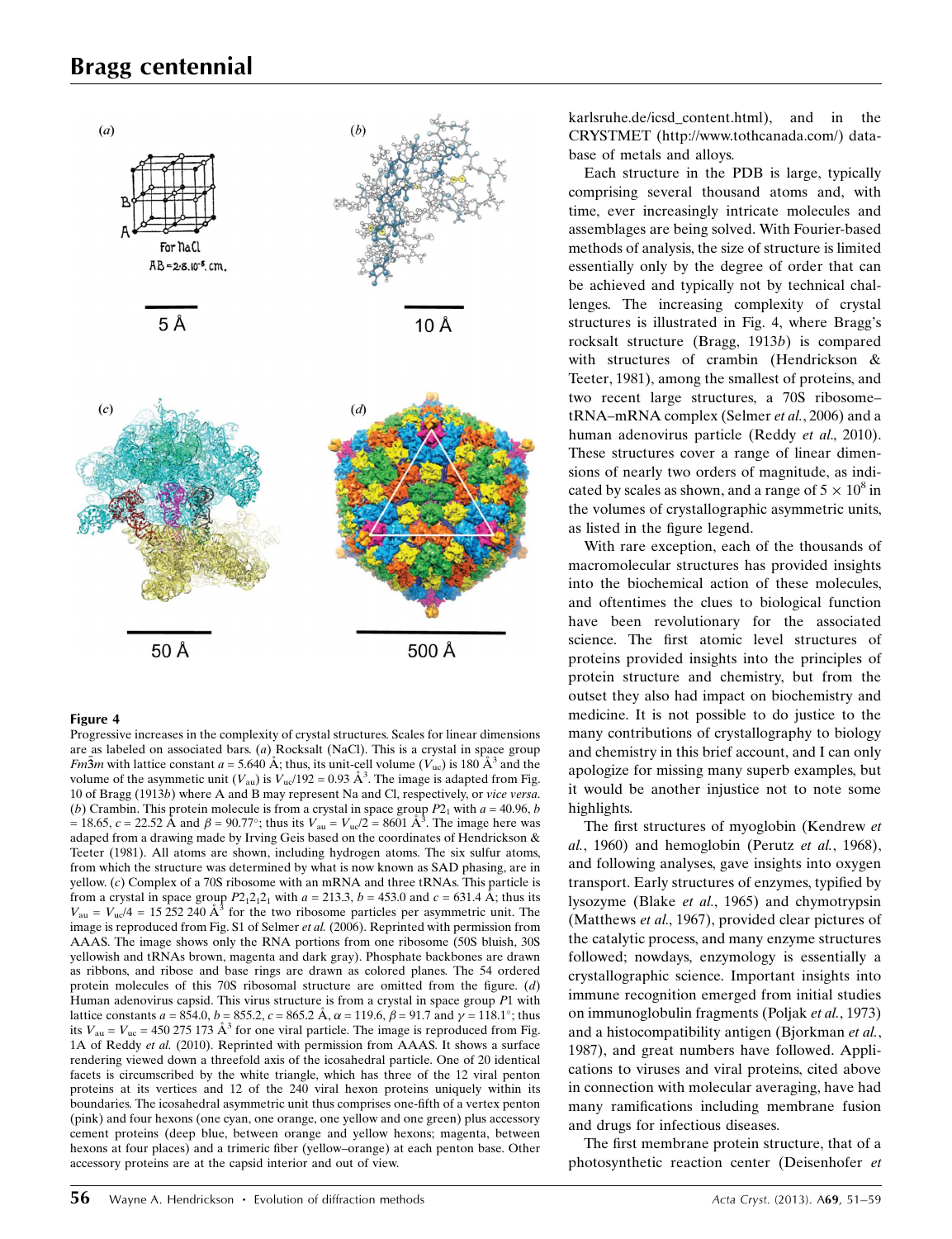al., 1985), was followed by many important electron-transfer complexes involved in photosynthesis and respiration. Atomic level crystal structures of transcription factors in complexes with target DNA segments, first in bacterial systems (Aggarwal et al., 1988; Otwinowski et al., 1988) and later for the basal transcription inititiation complex of eukaryotes (J. L. Kim et al., 1993; Y. Kim et al., 1993), were but the start of an incredibly productive enterprise. The HIV pandemic led to several significant structural projects including its protease (Navia et al., 1989) and reverse transcriptase (Kohlstaedt et al., 1992), which facilitated drug discoveries that can keep the disease in check, and its envelope glycoprotein (Kwong et al., 1998), which has inspired a program for vaccine development. The structures of actin (Kabsch et al., 1990) and myosin (Rayment et al., 1993) gave initial atomic substance to the machinery of muscle contraction. The structures of Hsp70 heat-shock molecular chaperone components (Flaherty *et al.*, 1990; Zhu et al., 1996) and of a bacterial chaperonin (Braig et al., 1994) opened the field of chaperone-assisted protein folding to structural definition. Structures of protein kinases, first for a serine/threonine kinase (Knighton et al., 1991) and then for the catalytic domain of a receptor tyrosine kinase (Hubbard et al., 1994) paved the way for drug-discovery projects across the pharmaceutical industry. The structure of the F1 ATP synthase (Abrahams et al., 1994) provided a framework for understanding the catalytic machinery for proton-gradient fueled synthesis of ATP.

The struture of a potassium channel (Doyle *et al.*, 1998) began a continuing illucidation of ion-conduction channels of profound significance for neurobiology. The structure of the nucleosome core particle (Luger et al., 1997) provided definition for the fundamental unit of chromosome organization and a basis for understanding the impact of epigenetic modification. The structure of the ribosome at the atomic level of resolution, first for its 30S (Wimberly et al., 2000; Schluenzen et al., 2000) and 50S components (Ban et al., 2000), and later for intact 70S particles (Schuwirth et al., 2005) including associated mRNA and tRNA factors (Selmer et al., 2006), provided detailed snapshots of the basic translational machinery. Similarly, the structure of yeast RNA polymerase II (Cramer et al., 2001) and following developments gave insights into the molecular mechanism of eukaryotic transcription of genetic information in DNA into messenger RNA (mRNA) for translation into proteins. Most recently, the structures of G-protein coupled receptors (GPCRs) have been determined, first for bovine rhodopsin in its inactive state (Palczewski et al., 2000) and most recently for an activated human  $\beta$ -adrenergic receptor in complex with an agonist and its cognate heterotrimeric G-protein (Rasmussen et al., 2011).

This small selection of noteworthy contributions from macromolecular crystallography includes a number that have also been recognized in major honors to associated investigators. Adding to the Nobel Prize awarded to the Braggs for initiating structure determination and several other such awards for crystallographic investigations, a total of seven Nobel Prizes in Chemistry have recognized macromolecular crystal structures that are cited in this section as being a significant basis for those awards. These Prizes include four of the past ten in chemistry.

I thank Arno Pähler for a program to parse the PDB to identify the method used in structure determination and Helen Berman for the historical record of PDB holdings in 1976.

## References

- [Abad-Zapatero, C., Abdel-Meguid, S. S., Johnson, J. E., Leslie, A. G.,](http://scripts.iucr.org/cgi-bin/cr.cgi?rm=pdfbb&cnor=wl0020&bbid=BB1) [Rayment, I., Rossmann, M. G., Suck, D. & Tsukihara, T. \(1980\).](http://scripts.iucr.org/cgi-bin/cr.cgi?rm=pdfbb&cnor=wl0020&bbid=BB1) [Nature \(London\)](http://scripts.iucr.org/cgi-bin/cr.cgi?rm=pdfbb&cnor=wl0020&bbid=BB1), 286, 33–39.
- [Abrahams, J. P., Leslie, A. G., Lutter, R. & Walker, J. E. \(1994\).](http://scripts.iucr.org/cgi-bin/cr.cgi?rm=pdfbb&cnor=wl0020&bbid=BB2) [Nature \(London\)](http://scripts.iucr.org/cgi-bin/cr.cgi?rm=pdfbb&cnor=wl0020&bbid=BB2), 370, 621–628.
- [Aggarwal, A. K., Rodgers, D. W., Drottar, M., Ptashne, M. &](http://scripts.iucr.org/cgi-bin/cr.cgi?rm=pdfbb&cnor=wl0020&bbid=BB3) [Harrison, S. C. \(1988\).](http://scripts.iucr.org/cgi-bin/cr.cgi?rm=pdfbb&cnor=wl0020&bbid=BB3) Science, 242, 899–907.
- [Astbury, W. T. & Street, A. \(1932\).](http://scripts.iucr.org/cgi-bin/cr.cgi?rm=pdfbb&cnor=wl0020&bbid=BB4) Philos. Trans. R. Soc. A, 230, 75-[101.](http://scripts.iucr.org/cgi-bin/cr.cgi?rm=pdfbb&cnor=wl0020&bbid=BB4)
- [Ban, N., Nissen, P., Hansen, J., Moore, P. B. & Steitz, T. A. \(2000\).](http://scripts.iucr.org/cgi-bin/cr.cgi?rm=pdfbb&cnor=wl0020&bbid=BB5) Science, 289[, 905–920.](http://scripts.iucr.org/cgi-bin/cr.cgi?rm=pdfbb&cnor=wl0020&bbid=BB5)
- [Beevers, C. A. & Lipson, H. \(1935\).](http://scripts.iucr.org/cgi-bin/cr.cgi?rm=pdfbb&cnor=wl0020&bbid=BB6) Proc. R. Soc. A, 148, 664–680.
- [Berman, H., Westbrook, J., Feng, Z., Gilliland, G., Bhat, T. N.,](http://scripts.iucr.org/cgi-bin/cr.cgi?rm=pdfbb&cnor=wl0020&bbid=BB7) [Weissig, H., Shindyalov, I. N. & Bourne, P. E. \(2000\).](http://scripts.iucr.org/cgi-bin/cr.cgi?rm=pdfbb&cnor=wl0020&bbid=BB7) Nucl. Acids Res. 28[, 235–242.](http://scripts.iucr.org/cgi-bin/cr.cgi?rm=pdfbb&cnor=wl0020&bbid=BB7)
- [Bernal, J. D. & Crowfoot, D. \(1934\).](http://scripts.iucr.org/cgi-bin/cr.cgi?rm=pdfbb&cnor=wl0020&bbid=BB8) Nature (London), 133, 794–795.
- Bijvoet, J. M. (1949). [Proc. Acad. Sci. Amst. B](http://scripts.iucr.org/cgi-bin/cr.cgi?rm=pdfbb&cnor=wl0020&bbid=BB9), 52, 313–314.
- [Bijvoet, J. M., Bokhoven, C. & Schoone, J. C. \(1948\).](http://scripts.iucr.org/cgi-bin/cr.cgi?rm=pdfbb&cnor=wl0020&bbid=BB10) K. Ned. Akad. [Wet. Proc.](http://scripts.iucr.org/cgi-bin/cr.cgi?rm=pdfbb&cnor=wl0020&bbid=BB10) 51, 990.
- [Bijvoet, J. M., Bokhoven, C. & Schoone, J. C. \(1949\).](http://scripts.iucr.org/cgi-bin/cr.cgi?rm=pdfbb&cnor=wl0020&bbid=BB11) K. Ned. Akad. [Wet. Proc.](http://scripts.iucr.org/cgi-bin/cr.cgi?rm=pdfbb&cnor=wl0020&bbid=BB11) 52, 120-121.
- [Bijvoet, J. M., Peerdeman, A. F. & van Bommel, A. J. \(1951\).](http://scripts.iucr.org/cgi-bin/cr.cgi?rm=pdfbb&cnor=wl0020&bbid=BB12) Nature (London), 168[, 271–272.](http://scripts.iucr.org/cgi-bin/cr.cgi?rm=pdfbb&cnor=wl0020&bbid=BB12)
- [Bjorkman, P. J., Saper, M. A., Samraoui, B., Bennett, W. S.,](http://scripts.iucr.org/cgi-bin/cr.cgi?rm=pdfbb&cnor=wl0020&bbid=BB13) [Strominger, J. L. & Wiley, D. C. \(1987\).](http://scripts.iucr.org/cgi-bin/cr.cgi?rm=pdfbb&cnor=wl0020&bbid=BB13) Nature (London), 329, [506–512.](http://scripts.iucr.org/cgi-bin/cr.cgi?rm=pdfbb&cnor=wl0020&bbid=BB13)
- [Blake, C. C., Koenig, D. F., Mair, G. A., North, A. C., Phillips, D. C. &](http://scripts.iucr.org/cgi-bin/cr.cgi?rm=pdfbb&cnor=wl0020&bbid=BB14) [Sarma, V. R. \(1965\).](http://scripts.iucr.org/cgi-bin/cr.cgi?rm=pdfbb&cnor=wl0020&bbid=BB14) Nature (London), 206, 757–761.
- [Blow, D. M. \(1958\).](http://scripts.iucr.org/cgi-bin/cr.cgi?rm=pdfbb&cnor=wl0020&bbid=BB15) Proc. R. Soc. A, 247, 302–336.
- [Blow, D. M. & Crick, F. H. C. \(1959\).](http://scripts.iucr.org/cgi-bin/cr.cgi?rm=pdfbb&cnor=wl0020&bbid=BB16) Acta Cryst. 12, 794–802.
- [Blow, D. M. & Rossmann, M. G. \(1961\).](http://scripts.iucr.org/cgi-bin/cr.cgi?rm=pdfbb&cnor=wl0020&bbid=BB17) Acta Cryst. 14, 1195–1202.
- [Blundell, T. L. & Johnson, L. N. \(1976\).](http://scripts.iucr.org/cgi-bin/cr.cgi?rm=pdfbb&cnor=wl0020&bbid=BB18) Protein Crystallography. [London: Academic Press.](http://scripts.iucr.org/cgi-bin/cr.cgi?rm=pdfbb&cnor=wl0020&bbid=BB18)
- [Bokhoven, C., Schoone, J. C. & Bijvoet, J. M. \(1951\).](http://scripts.iucr.org/cgi-bin/cr.cgi?rm=pdfbb&cnor=wl0020&bbid=BB19) Acta Cryst. 4, [275–280.](http://scripts.iucr.org/cgi-bin/cr.cgi?rm=pdfbb&cnor=wl0020&bbid=BB19)
- [Boutet, S.,](http://scripts.iucr.org/cgi-bin/cr.cgi?rm=pdfbb&cnor=wl0020&bbid=BB20) et al. (2012). Science, 337, 362–364.
- [Bragg, L., Kendrew, J. C. & Perutz, M. F. \(1950\).](http://scripts.iucr.org/cgi-bin/cr.cgi?rm=pdfbb&cnor=wl0020&bbid=BB29) Proc. R. Soc. A, 203, [321–357.](http://scripts.iucr.org/cgi-bin/cr.cgi?rm=pdfbb&cnor=wl0020&bbid=BB29)
- [Bragg, W. H. \(1912\).](http://scripts.iucr.org/cgi-bin/cr.cgi?rm=pdfbb&cnor=wl0020&bbid=BB21) Nature (London), 90, 219.
- Bragg, W. H. (1915). [Philos. Trans. R. Soc. A](http://scripts.iucr.org/cgi-bin/cr.cgi?rm=pdfbb&cnor=wl0020&bbid=BB26), 215, 243–274.
- [Bragg, W. H. & Bragg, W. L. \(1913\).](http://scripts.iucr.org/cgi-bin/cr.cgi?rm=pdfbb&cnor=wl0020&bbid=BB28) Proc. R. Soc. A, 89, 277–291.
- [Bragg, W. L. \(1912\).](http://scripts.iucr.org/cgi-bin/cr.cgi?rm=pdfbb&cnor=wl0020&bbid=BB22) Nature (London), 90, 410.
- Bragg, W. L. (1913a). [Proc. Camb. Philos. Soc.](http://scripts.iucr.org/cgi-bin/cr.cgi?rm=pdfbb&cnor=wl0020&bbid=BB23) 17, 43–57.
- [Bragg, W. L. \(1913](http://scripts.iucr.org/cgi-bin/cr.cgi?rm=pdfbb&cnor=wl0020&bbid=BB24)b). Proc. R. Soc. A, 89, 248–277.
- [Bragg, W. L. \(1914\).](http://scripts.iucr.org/cgi-bin/cr.cgi?rm=pdfbb&cnor=wl0020&bbid=BB25) Proc. R. Soc. A, 89, 468–489.
- [Bragg, W. L. \(1929\).](http://scripts.iucr.org/cgi-bin/cr.cgi?rm=pdfbb&cnor=wl0020&bbid=BB27) Proc. R. Soc. A, 123, 537–559.
- [Braig, K., Otwinowski, Z., Hegde, R., Boisvert, D. C., Joachimiak, A.,](http://scripts.iucr.org/cgi-bin/cr.cgi?rm=pdfbb&cnor=wl0020&bbid=BB30) [Horwich, A. L. & Sigler, P. B. \(1994\).](http://scripts.iucr.org/cgi-bin/cr.cgi?rm=pdfbb&cnor=wl0020&bbid=BB30) Nature (London), 371, 578– [586.](http://scripts.iucr.org/cgi-bin/cr.cgi?rm=pdfbb&cnor=wl0020&bbid=BB30)
- [Bricogne, G. \(1974\).](http://scripts.iucr.org/cgi-bin/cr.cgi?rm=pdfbb&cnor=wl0020&bbid=BB31) Acta Cryst. A30, 395–405.
- Brünger, A. T. (1991). [Annu. Rev. Phys. Chem.](http://scripts.iucr.org/cgi-bin/cr.cgi?rm=pdfbb&cnor=wl0020&bbid=BB32) 42, 197–223.
- [Champness, J. N., Bloomer, A. C., Bricogne, G., Butler, P. G. & Klug,](http://scripts.iucr.org/cgi-bin/cr.cgi?rm=pdfbb&cnor=wl0020&bbid=BB33) A. (1976). [Nature \(London\)](http://scripts.iucr.org/cgi-bin/cr.cgi?rm=pdfbb&cnor=wl0020&bbid=BB33), 259, 20–24.
- [Cork, J. M. \(1927\).](http://scripts.iucr.org/cgi-bin/cr.cgi?rm=pdfbb&cnor=wl0020&bbid=BB34) Philos. Mag. 4, 688–698.
- [Cowtan, K. D. & Main, P. \(1993\).](http://scripts.iucr.org/cgi-bin/cr.cgi?rm=pdfbb&cnor=wl0020&bbid=BB35) Acta Cryst. D49, 148–157.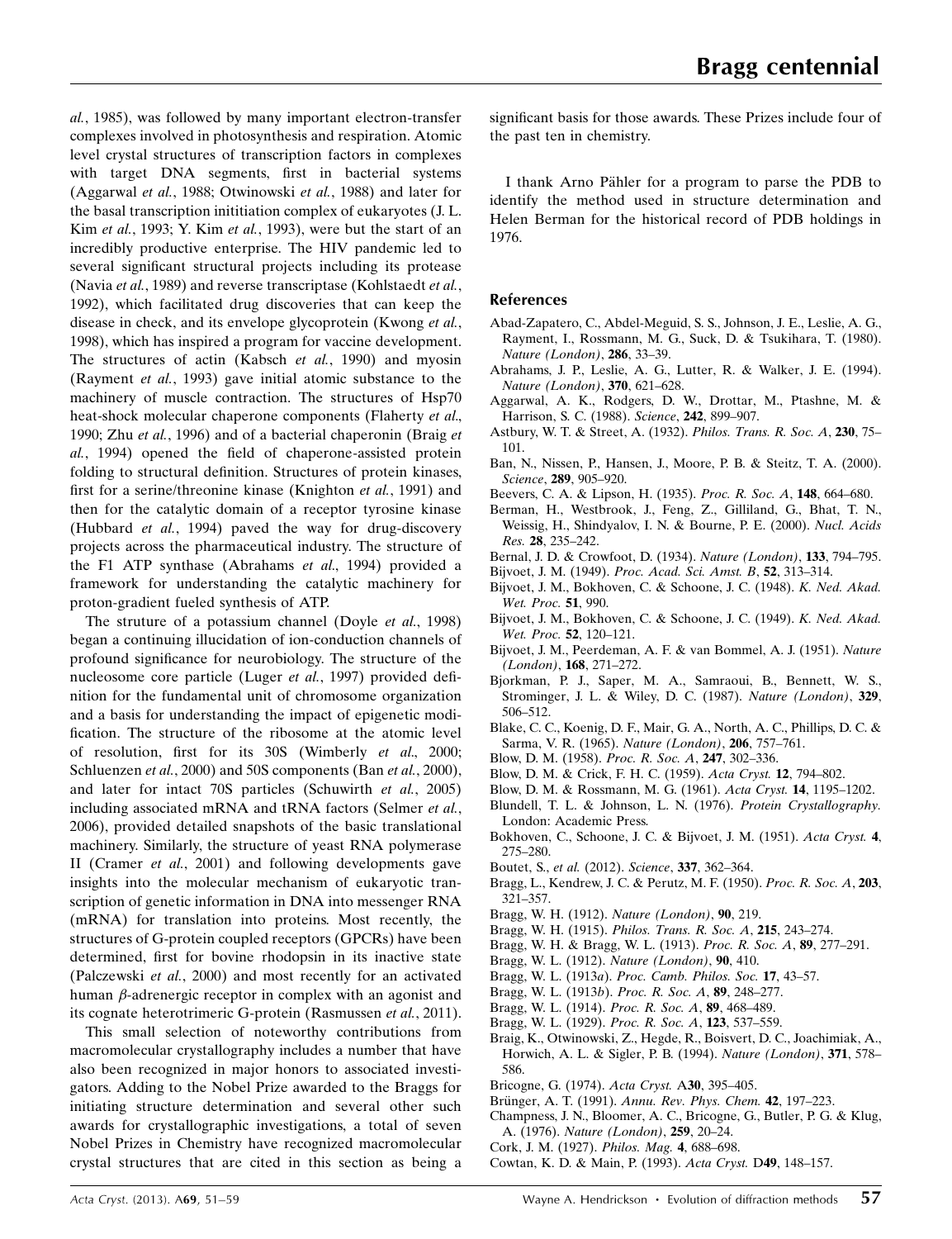- [Cramer, P., Bushnell, D. A. & Kornberg, R. D. \(2001\).](http://scripts.iucr.org/cgi-bin/cr.cgi?rm=pdfbb&cnor=wl0020&bbid=BB36) Science, 292, [1863–1876.](http://scripts.iucr.org/cgi-bin/cr.cgi?rm=pdfbb&cnor=wl0020&bbid=BB36)
- [Crick, F. H. C. \(1952\).](http://scripts.iucr.org/cgi-bin/cr.cgi?rm=pdfbb&cnor=wl0020&bbid=BB37) Nature (London), 170, 882–883.
- [Crowther, R. A. \(1967\).](http://scripts.iucr.org/cgi-bin/cr.cgi?rm=pdfbb&cnor=wl0020&bbid=BB38) Acta Cryst. 22, 758–764.
- [Darwin, C. \(1914](http://scripts.iucr.org/cgi-bin/cr.cgi?rm=pdfbb&cnor=wl0020&bbid=BB39)a). Philos. Mag. 27, 315–333.
- [Darwin, C. \(1914](http://scripts.iucr.org/cgi-bin/cr.cgi?rm=pdfbb&cnor=wl0020&bbid=BB239)b). Philos. Mag. 27, 675–690.
- [Debye, P. \(1913\).](http://scripts.iucr.org/cgi-bin/cr.cgi?rm=pdfbb&cnor=wl0020&bbid=BB40) Ann. Phys. 43, 49–95.
- [Deisenhofer, J., Epp, O., Miki, K., Huber, R. & Michel, H. \(1985\).](http://scripts.iucr.org/cgi-bin/cr.cgi?rm=pdfbb&cnor=wl0020&bbid=BB41) [Nature \(London\)](http://scripts.iucr.org/cgi-bin/cr.cgi?rm=pdfbb&cnor=wl0020&bbid=BB41), 318, 618–624.
- [Doyle, D. A., Morais Cabral, J., Pfuetzner, R. A., Kuo, A., Gulbis,](http://scripts.iucr.org/cgi-bin/cr.cgi?rm=pdfbb&cnor=wl0020&bbid=BB42) [J. M., Cohen, S. L., Chait, B. T. & MacKinnon, R. \(1998\).](http://scripts.iucr.org/cgi-bin/cr.cgi?rm=pdfbb&cnor=wl0020&bbid=BB42) Science, 280[, 69–77.](http://scripts.iucr.org/cgi-bin/cr.cgi?rm=pdfbb&cnor=wl0020&bbid=BB42)
- [Ewald, P. P. \(1913\).](http://scripts.iucr.org/cgi-bin/cr.cgi?rm=pdfbb&cnor=wl0020&bbid=BB43) Phys. Z. 14, 465–472.
- [Ewald, P. P. \(1921\).](http://scripts.iucr.org/cgi-bin/cr.cgi?rm=pdfbb&cnor=wl0020&bbid=BB44) Z. Kristallogr. 56, 129–156.
- [Flaherty, K. M., DeLuca-Flaherty, C. & McKay, D. B. \(1990\).](http://scripts.iucr.org/cgi-bin/cr.cgi?rm=pdfbb&cnor=wl0020&bbid=BB45) Nature (London), 346[, 623–628.](http://scripts.iucr.org/cgi-bin/cr.cgi?rm=pdfbb&cnor=wl0020&bbid=BB45)
- [Fourme, R. & Hendrickson, W. A. \(1990\).](http://scripts.iucr.org/cgi-bin/cr.cgi?rm=pdfbb&cnor=wl0020&bbid=BB100) Synchrotron Radiation and Biophysics[, edited by S. S. Hasnain, pp. 156–175. Chichester: Ellis](http://scripts.iucr.org/cgi-bin/cr.cgi?rm=pdfbb&cnor=wl0020&bbid=BB100) [Horwood.](http://scripts.iucr.org/cgi-bin/cr.cgi?rm=pdfbb&cnor=wl0020&bbid=BB100)
- [Franklin, R. E. & Gosling, R. G. \(1953\).](http://scripts.iucr.org/cgi-bin/cr.cgi?rm=pdfbb&cnor=wl0020&bbid=BB46) Nature (London), 171, 740– [741.](http://scripts.iucr.org/cgi-bin/cr.cgi?rm=pdfbb&cnor=wl0020&bbid=BB46)
- [Friedel, G. \(1913\).](http://scripts.iucr.org/cgi-bin/cr.cgi?rm=pdfbb&cnor=wl0020&bbid=BB47) C. R. Acad. Sci. 157, 1533–1536.
- [Friedrich, W., Knipping, P. & Laue, M. \(1912\).](http://scripts.iucr.org/cgi-bin/cr.cgi?rm=pdfbb&cnor=wl0020&bbid=BB48) Sitz. Bayer. Akad. Wiss. [pp. 303–322.](http://scripts.iucr.org/cgi-bin/cr.cgi?rm=pdfbb&cnor=wl0020&bbid=BB48)
- [Green, D. W., Ingram, V. M. & Perutz, M. F. \(1954\).](http://scripts.iucr.org/cgi-bin/cr.cgi?rm=pdfbb&cnor=wl0020&bbid=BB49) Proc. R. Soc. A, 225[, 287–307.](http://scripts.iucr.org/cgi-bin/cr.cgi?rm=pdfbb&cnor=wl0020&bbid=BB49)
- [Guss, J. M., Merritt, E. A., Phizackerley, R. P., Hedman, B., Murata,](http://scripts.iucr.org/cgi-bin/cr.cgi?rm=pdfbb&cnor=wl0020&bbid=BB50) [M., Hodgson, K. O. & Freeman, H. C. \(1988\).](http://scripts.iucr.org/cgi-bin/cr.cgi?rm=pdfbb&cnor=wl0020&bbid=BB50) Science, 241, 806– [811.](http://scripts.iucr.org/cgi-bin/cr.cgi?rm=pdfbb&cnor=wl0020&bbid=BB50)
- [Harker, D. \(1936\).](http://scripts.iucr.org/cgi-bin/cr.cgi?rm=pdfbb&cnor=wl0020&bbid=BB51) J. Chem. Phys. 4, 381.
- [Harker, D. & Kasper, J. S. \(1948\).](http://scripts.iucr.org/cgi-bin/cr.cgi?rm=pdfbb&cnor=wl0020&bbid=BB52) Acta Cryst. 1, 70–75.
- [Harrison, S. C., Olson, A. J., Schutt, C. E., Winkler, F. K. & Bricogne,](http://scripts.iucr.org/cgi-bin/cr.cgi?rm=pdfbb&cnor=wl0020&bbid=BB302) G. (1978). [Nature \(London\)](http://scripts.iucr.org/cgi-bin/cr.cgi?rm=pdfbb&cnor=wl0020&bbid=BB302), 276, 368–373.
- [Hauptman, H. & Karle, J. \(1953\).](http://scripts.iucr.org/cgi-bin/cr.cgi?rm=pdfbb&cnor=wl0020&bbid=BB53) Solution of the Phase Problem I. The Centrosymmetric Crystal. [Am. Crystallogr. Assoc. Monograph](http://scripts.iucr.org/cgi-bin/cr.cgi?rm=pdfbb&cnor=wl0020&bbid=BB53) [No. 3. Polycrystal Book Service.](http://scripts.iucr.org/cgi-bin/cr.cgi?rm=pdfbb&cnor=wl0020&bbid=BB53)
- Hendrickson, W. A. (1985). [Trans. Am. Crystallogr. Assn](http://scripts.iucr.org/cgi-bin/cr.cgi?rm=pdfbb&cnor=wl0020&bbid=BB54), 21, 11–21.
- [Hendrickson, W. A. \(1991\).](http://scripts.iucr.org/cgi-bin/cr.cgi?rm=pdfbb&cnor=wl0020&bbid=BB55) Science, 254, 51–58.
- [Hendrickson, W. A., Horton, J. R. & LeMaster, D. M. \(1990\).](http://scripts.iucr.org/cgi-bin/cr.cgi?rm=pdfbb&cnor=wl0020&bbid=BB56) EMBO J. 9[, 1665–1672.](http://scripts.iucr.org/cgi-bin/cr.cgi?rm=pdfbb&cnor=wl0020&bbid=BB56)
- [Hendrickson, W. A. & Konnert, J. H. \(1980\).](http://scripts.iucr.org/cgi-bin/cr.cgi?rm=pdfbb&cnor=wl0020&bbid=BB57) Computing in Crystallography[, edited by R. Diamond, S. Rameseshan & K.](http://scripts.iucr.org/cgi-bin/cr.cgi?rm=pdfbb&cnor=wl0020&bbid=BB57) [Venkatesan, pp. 13.01–13.23. Bangalore: Indian Academy of](http://scripts.iucr.org/cgi-bin/cr.cgi?rm=pdfbb&cnor=wl0020&bbid=BB57) [Sciences.](http://scripts.iucr.org/cgi-bin/cr.cgi?rm=pdfbb&cnor=wl0020&bbid=BB57)
- [Hendrickson, W. A. & Lattman, E. E. \(1970\).](http://scripts.iucr.org/cgi-bin/cr.cgi?rm=pdfbb&cnor=wl0020&bbid=BB58) Acta Cryst. B26, 136– [143.](http://scripts.iucr.org/cgi-bin/cr.cgi?rm=pdfbb&cnor=wl0020&bbid=BB58)
- Hendrickson, W. A., Pähler, A., Smith, J. L., Satow, Y., Merritt, E. A. [& Phizackerley, R. P. \(1989\).](http://scripts.iucr.org/cgi-bin/cr.cgi?rm=pdfbb&cnor=wl0020&bbid=BB59) Proc. Natl Acad. Sci. USA, 86, 2190– [2194.](http://scripts.iucr.org/cgi-bin/cr.cgi?rm=pdfbb&cnor=wl0020&bbid=BB59)
- [Hendrickson, W. A. & Teeter, M. M. \(1981\).](http://scripts.iucr.org/cgi-bin/cr.cgi?rm=pdfbb&cnor=wl0020&bbid=BB60) Nature (London), 290, [107–113.](http://scripts.iucr.org/cgi-bin/cr.cgi?rm=pdfbb&cnor=wl0020&bbid=BB60)
- [Herriott, J. R., Sieker, L. C., Jensen, L. H. & Lovenberg, W. \(1970\).](http://scripts.iucr.org/cgi-bin/cr.cgi?rm=pdfbb&cnor=wl0020&bbid=BB61) J. [Mol. Biol.](http://scripts.iucr.org/cgi-bin/cr.cgi?rm=pdfbb&cnor=wl0020&bbid=BB61) 50, 391–406.
- [Hodgkin, D. C., Kamper, J., Mackay, M., Pickworth, J., Trueblood,](http://scripts.iucr.org/cgi-bin/cr.cgi?rm=pdfbb&cnor=wl0020&bbid=BB62) [K. N. & White, J. G. \(1956\).](http://scripts.iucr.org/cgi-bin/cr.cgi?rm=pdfbb&cnor=wl0020&bbid=BB62) Nature (London), 178, 64–66.
- [Hubbard, S. R., Wei, L., Ellis, L. & Hendrickson, W. A. \(1994\).](http://scripts.iucr.org/cgi-bin/cr.cgi?rm=pdfbb&cnor=wl0020&bbid=BB63) Nature (London), 372[, 746–754.](http://scripts.iucr.org/cgi-bin/cr.cgi?rm=pdfbb&cnor=wl0020&bbid=BB63)
- [Jones, T. A. \(1985\).](http://scripts.iucr.org/cgi-bin/cr.cgi?rm=pdfbb&cnor=wl0020&bbid=BB64) Methods Enzymol. 115, 157–171.
- [Kabsch, W., Mannherz, H. G., Suck, D., Pai, E. F. & Holmes, K. C.](http://scripts.iucr.org/cgi-bin/cr.cgi?rm=pdfbb&cnor=wl0020&bbid=BB65) (1990). [Nature \(London\)](http://scripts.iucr.org/cgi-bin/cr.cgi?rm=pdfbb&cnor=wl0020&bbid=BB65), 347, 37–44.
- [Kahn, R., Fourme, R., Bosshard, R., Chiadmi, M., Risler, J. L.,](http://scripts.iucr.org/cgi-bin/cr.cgi?rm=pdfbb&cnor=wl0020&bbid=BB66) [Dideberg, O. & Wery, J. P. \(1985\).](http://scripts.iucr.org/cgi-bin/cr.cgi?rm=pdfbb&cnor=wl0020&bbid=BB66) FEBS Lett. 179, 133–137.
- [Karle, I. L., Karle, J., Wieland, T., Burgermeister, W., Faulstich, H. &](http://scripts.iucr.org/cgi-bin/cr.cgi?rm=pdfbb&cnor=wl0020&bbid=BB69) Witkop, B. (1973). [Proc. Natl Acad. Sci. USA](http://scripts.iucr.org/cgi-bin/cr.cgi?rm=pdfbb&cnor=wl0020&bbid=BB69), 70, 1836-1840.
- [Karle, J. & Hauptman, H. \(1950\).](http://scripts.iucr.org/cgi-bin/cr.cgi?rm=pdfbb&cnor=wl0020&bbid=BB67) Acta Cryst. 3, 181–187.
- [Karle, J. & Hauptman, H. \(1956\).](http://scripts.iucr.org/cgi-bin/cr.cgi?rm=pdfbb&cnor=wl0020&bbid=BB68) Acta Cryst. 9, 635–651.
- [Kendrew, J. C., Bodo, G., Dintzis, H. M., Parrish, R. G., Wyckoff, H. &](http://scripts.iucr.org/cgi-bin/cr.cgi?rm=pdfbb&cnor=wl0020&bbid=BB70) [Phillips, D. C. \(1958\).](http://scripts.iucr.org/cgi-bin/cr.cgi?rm=pdfbb&cnor=wl0020&bbid=BB70) Nature (London), 181, 662–666.
- [Kendrew, J. C., Dickerson, R. E., Strandberg, B. E., Hart, R. G.,](http://scripts.iucr.org/cgi-bin/cr.cgi?rm=pdfbb&cnor=wl0020&bbid=BB71) [Davies, D. R., Phillips, D. C. & Shore, V. C. \(1960\).](http://scripts.iucr.org/cgi-bin/cr.cgi?rm=pdfbb&cnor=wl0020&bbid=BB71) Nature (London), 185[, 422–427.](http://scripts.iucr.org/cgi-bin/cr.cgi?rm=pdfbb&cnor=wl0020&bbid=BB71)
- [Kim, J. L., Nikolov, D. B. & Burley, S. K. \(1993\).](http://scripts.iucr.org/cgi-bin/cr.cgi?rm=pdfbb&cnor=wl0020&bbid=BB73) Nature (London), 365[, 520–527.](http://scripts.iucr.org/cgi-bin/cr.cgi?rm=pdfbb&cnor=wl0020&bbid=BB73)
- [Kim, Y., Geiger, J. H., Hahn, S. & Sigler, P. B. \(1993\).](http://scripts.iucr.org/cgi-bin/cr.cgi?rm=pdfbb&cnor=wl0020&bbid=BB72) Nature (London), 365[, 512–520.](http://scripts.iucr.org/cgi-bin/cr.cgi?rm=pdfbb&cnor=wl0020&bbid=BB72)
- [Knighton, D. R., Zheng, J. H., Ten Eyck, L. F., Ashford, V. A., Xuong,](http://scripts.iucr.org/cgi-bin/cr.cgi?rm=pdfbb&cnor=wl0020&bbid=BB74) [N. H., Taylor, S. S. & Sowadski, J. M. \(1991\).](http://scripts.iucr.org/cgi-bin/cr.cgi?rm=pdfbb&cnor=wl0020&bbid=BB74) Science, 253, 407– [414.](http://scripts.iucr.org/cgi-bin/cr.cgi?rm=pdfbb&cnor=wl0020&bbid=BB74)
- [Kohlstaedt, L. A., Wang, J., Friedman, J. M., Rice, P. A. & Steitz, T. A.](http://scripts.iucr.org/cgi-bin/cr.cgi?rm=pdfbb&cnor=wl0020&bbid=BB75) (1992). Science, 256[, 1783–1790.](http://scripts.iucr.org/cgi-bin/cr.cgi?rm=pdfbb&cnor=wl0020&bbid=BB75)
- [Konnert, J. H. & Hendrickson, W. A. \(1980\).](http://scripts.iucr.org/cgi-bin/cr.cgi?rm=pdfbb&cnor=wl0020&bbid=BB76) Acta Cryst. A36, 344– [350.](http://scripts.iucr.org/cgi-bin/cr.cgi?rm=pdfbb&cnor=wl0020&bbid=BB76)
- [Kwong, P. D., Wyatt, R., Robinson, J., Sweet, R. W., Sodroski, J. &](http://scripts.iucr.org/cgi-bin/cr.cgi?rm=pdfbb&cnor=wl0020&bbid=BB77) [Hendrickson, W. A. \(1998\).](http://scripts.iucr.org/cgi-bin/cr.cgi?rm=pdfbb&cnor=wl0020&bbid=BB77) Nature (London), 393, 648–659.
- [Lattman, E. E., Nockolds, C. E., Kretsinger, R. H. & Love, W. E.](http://scripts.iucr.org/cgi-bin/cr.cgi?rm=pdfbb&cnor=wl0020&bbid=BB300) (1971). [J. Mol. Biol.](http://scripts.iucr.org/cgi-bin/cr.cgi?rm=pdfbb&cnor=wl0020&bbid=BB300) 60, 271–277.
- Laue, M. (1912). [Sitz. Bayer. Akad. Wiss.](http://scripts.iucr.org/cgi-bin/cr.cgi?rm=pdfbb&cnor=wl0020&bbid=BB78) pp. 363–373.
- [Liu, Q., Dahmane, T., Zhang, Z., Assur, Z., Brasch, J., Shapiro, L.,](http://scripts.iucr.org/cgi-bin/cr.cgi?rm=pdfbb&cnor=wl0020&bbid=BB79) [Mancia, F. & Hendrickson, W. A. \(2012\).](http://scripts.iucr.org/cgi-bin/cr.cgi?rm=pdfbb&cnor=wl0020&bbid=BB79) Science, 336, 1033–1037.
- Luger, K., Mäder, A. W., Richmond, R. K., Sargent, D. F. & [Richmond, T. J. \(1997\).](http://scripts.iucr.org/cgi-bin/cr.cgi?rm=pdfbb&cnor=wl0020&bbid=BB80) Nature (London), 389, 251–260.
- [Matthews, B. W., Sigler, P. B., Henderson, R. & Blow, D. M. \(1967\).](http://scripts.iucr.org/cgi-bin/cr.cgi?rm=pdfbb&cnor=wl0020&bbid=BB81) [Nature \(London\)](http://scripts.iucr.org/cgi-bin/cr.cgi?rm=pdfbb&cnor=wl0020&bbid=BB81), 214, 652–656.
- [Navia, M. A., Fitzgerald, P. M., McKeever, B. M., Leu, C. T.,](http://scripts.iucr.org/cgi-bin/cr.cgi?rm=pdfbb&cnor=wl0020&bbid=BB82) [Heimbach, J. C., Herber, W. K., Sigal, I. S., Darke, P. L. & Springer,](http://scripts.iucr.org/cgi-bin/cr.cgi?rm=pdfbb&cnor=wl0020&bbid=BB82) J. P. (1989). [Nature \(London\)](http://scripts.iucr.org/cgi-bin/cr.cgi?rm=pdfbb&cnor=wl0020&bbid=BB82), 337, 615–620.
- [Okaya, Y. & Pepinsky, R. \(1956\).](http://scripts.iucr.org/cgi-bin/cr.cgi?rm=pdfbb&cnor=wl0020&bbid=BB83) Phys. Rev. 103, 1645–1647.
- [Okaya, Y., Saito, Y. & Pepinsky, R. \(1955\).](http://scripts.iucr.org/cgi-bin/cr.cgi?rm=pdfbb&cnor=wl0020&bbid=BB84) Phys. Rev. 98, 1857–1858.
- [Otwinowski, Z., Schevitz, R. W., Zhang, R. G., Lawson, C. L.,](http://scripts.iucr.org/cgi-bin/cr.cgi?rm=pdfbb&cnor=wl0020&bbid=BB85) [Joachimiak, A., Marmorstein, R. Q., Luisi, B. F. & Sigler, P. B.](http://scripts.iucr.org/cgi-bin/cr.cgi?rm=pdfbb&cnor=wl0020&bbid=BB85) (1988). [Nature \(London\)](http://scripts.iucr.org/cgi-bin/cr.cgi?rm=pdfbb&cnor=wl0020&bbid=BB85), 335, 321–329.
- [Palczewski, K., Kumasaka, T., Hori, T., Behnke, C. A., Motoshima,](http://scripts.iucr.org/cgi-bin/cr.cgi?rm=pdfbb&cnor=wl0020&bbid=BB86) [H., Fox, B. A., Le Trong, I., Teller, D. C., Okada, T., Stenkamp,](http://scripts.iucr.org/cgi-bin/cr.cgi?rm=pdfbb&cnor=wl0020&bbid=BB86) [R. E., Yamamoto, M. & Miyano, M. \(2000\).](http://scripts.iucr.org/cgi-bin/cr.cgi?rm=pdfbb&cnor=wl0020&bbid=BB86) Science, 289, 739– [745.](http://scripts.iucr.org/cgi-bin/cr.cgi?rm=pdfbb&cnor=wl0020&bbid=BB86)
- [Patterson, A. \(1934\).](http://scripts.iucr.org/cgi-bin/cr.cgi?rm=pdfbb&cnor=wl0020&bbid=BB87) Phys. Rev. 46, 372–376.
- [Patterson, A. L. \(1935\).](http://scripts.iucr.org/cgi-bin/cr.cgi?rm=pdfbb&cnor=wl0020&bbid=BB88) Z. Kristallogr. 90, 517–542.
- [Pauling, L. & Corey, R. B. \(1951\).](http://scripts.iucr.org/cgi-bin/cr.cgi?rm=pdfbb&cnor=wl0020&bbid=BB89) Proc. Natl Acad. Sci. USA, 37, 251– [256.](http://scripts.iucr.org/cgi-bin/cr.cgi?rm=pdfbb&cnor=wl0020&bbid=BB89)
- [Pauling, L., Corey, R. B. & Branson, H. R. \(1951\).](http://scripts.iucr.org/cgi-bin/cr.cgi?rm=pdfbb&cnor=wl0020&bbid=BB90) Proc. Natl Acad. Sci. USA, 37[, 205–211.](http://scripts.iucr.org/cgi-bin/cr.cgi?rm=pdfbb&cnor=wl0020&bbid=BB90)
- [Perrakis, A., Morris, R. & Lamzin, V. S. \(1999\).](http://scripts.iucr.org/cgi-bin/cr.cgi?rm=pdfbb&cnor=wl0020&bbid=BB91) Nat. Struct. Biol. 6, [458–463.](http://scripts.iucr.org/cgi-bin/cr.cgi?rm=pdfbb&cnor=wl0020&bbid=BB91)
- [Perutz, M. F. \(1951\).](http://scripts.iucr.org/cgi-bin/cr.cgi?rm=pdfbb&cnor=wl0020&bbid=BB92) Nature (London), 167, 1053–1054.
- [Perutz, M. F., Muirhead, H., Cox, J. M. & Goaman, L. C. \(1968\).](http://scripts.iucr.org/cgi-bin/cr.cgi?rm=pdfbb&cnor=wl0020&bbid=BB93) [Nature \(London\)](http://scripts.iucr.org/cgi-bin/cr.cgi?rm=pdfbb&cnor=wl0020&bbid=BB93), 219, 131–139.
- [Poljak, R. J., Amzel, L. M., Avey, H. P., Chen, B. L., Phizackerley, R. P.](http://scripts.iucr.org/cgi-bin/cr.cgi?rm=pdfbb&cnor=wl0020&bbid=BB94) & Saul, F. (1973). [Proc. Natl Acad. Sci. USA](http://scripts.iucr.org/cgi-bin/cr.cgi?rm=pdfbb&cnor=wl0020&bbid=BB94), 70, 3305–3310.
- [Ramachandran, G. N. & Raman, S. \(1956\).](http://scripts.iucr.org/cgi-bin/cr.cgi?rm=pdfbb&cnor=wl0020&bbid=BB95) Curr. Sci. 25, 348–351.
- [Ramaseshan, S. & Venkatesan, K. \(1957\).](http://scripts.iucr.org/cgi-bin/cr.cgi?rm=pdfbb&cnor=wl0020&bbid=BB96) Curr. Sci. 26, 352–353.
- [Rasmussen, S. G.,](http://scripts.iucr.org/cgi-bin/cr.cgi?rm=pdfbb&cnor=wl0020&bbid=BB97) et al. (2011). Nature (London), 477, 549–555.
- Rayment, I., Rypniewski, W. R., Schmidt-Bäse, K., Smith, R., [Tomchick, D. R., Benning, M. M., Winkelmann, D. A., Wesenberg,](http://scripts.iucr.org/cgi-bin/cr.cgi?rm=pdfbb&cnor=wl0020&bbid=BB98) [G. & Holden, H. M. \(1993\).](http://scripts.iucr.org/cgi-bin/cr.cgi?rm=pdfbb&cnor=wl0020&bbid=BB98) Science, 261, 50–58.
- [Reddy, V. S., Natchiar, S. K., Stewart, P. L. & Nemerow, G. R. \(2010\).](http://scripts.iucr.org/cgi-bin/cr.cgi?rm=pdfbb&cnor=wl0020&bbid=BB99) Science, 329[, 1071–1075.](http://scripts.iucr.org/cgi-bin/cr.cgi?rm=pdfbb&cnor=wl0020&bbid=BB99)
- [Robertson, J. M. \(1936\).](http://scripts.iucr.org/cgi-bin/cr.cgi?rm=pdfbb&cnor=wl0020&bbid=BB101) J. Chem. Soc. p. 1195.
- [Robertson, J. M. & Woodward, I. \(1937\).](http://scripts.iucr.org/cgi-bin/cr.cgi?rm=pdfbb&cnor=wl0020&bbid=BB102) J. Chem. Soc. p. 219.
- [Robertson, J. M. & Woodward, I. \(1940\).](http://scripts.iucr.org/cgi-bin/cr.cgi?rm=pdfbb&cnor=wl0020&bbid=BB103) J. Chem. Soc. p. 36.
- [Rosenbaum, G., Holmes, K. C. & Witz, J. \(1971\).](http://scripts.iucr.org/cgi-bin/cr.cgi?rm=pdfbb&cnor=wl0020&bbid=BB104) Nature (London), 230[, 434–437.](http://scripts.iucr.org/cgi-bin/cr.cgi?rm=pdfbb&cnor=wl0020&bbid=BB104)
- Rossmann, M. G. (1972). Editor. [The Molecular Replacement Method](http://scripts.iucr.org/cgi-bin/cr.cgi?rm=pdfbb&cnor=wl0020&bbid=BB301). [New York: Gordon & Breach.](http://scripts.iucr.org/cgi-bin/cr.cgi?rm=pdfbb&cnor=wl0020&bbid=BB301)
- [Rossmann, M. G. & Blow, D. M. \(1962\).](http://scripts.iucr.org/cgi-bin/cr.cgi?rm=pdfbb&cnor=wl0020&bbid=BB105) Acta Cryst. 15, 24–31.

[Rossmann, M. G. & Blow, D. M. \(1963\).](http://scripts.iucr.org/cgi-bin/cr.cgi?rm=pdfbb&cnor=wl0020&bbid=BB106) Acta Cryst. 16, 39–45.

[Sayre, D. \(1952\).](http://scripts.iucr.org/cgi-bin/cr.cgi?rm=pdfbb&cnor=wl0020&bbid=BB107) Acta Cryst. 5, 60–65.